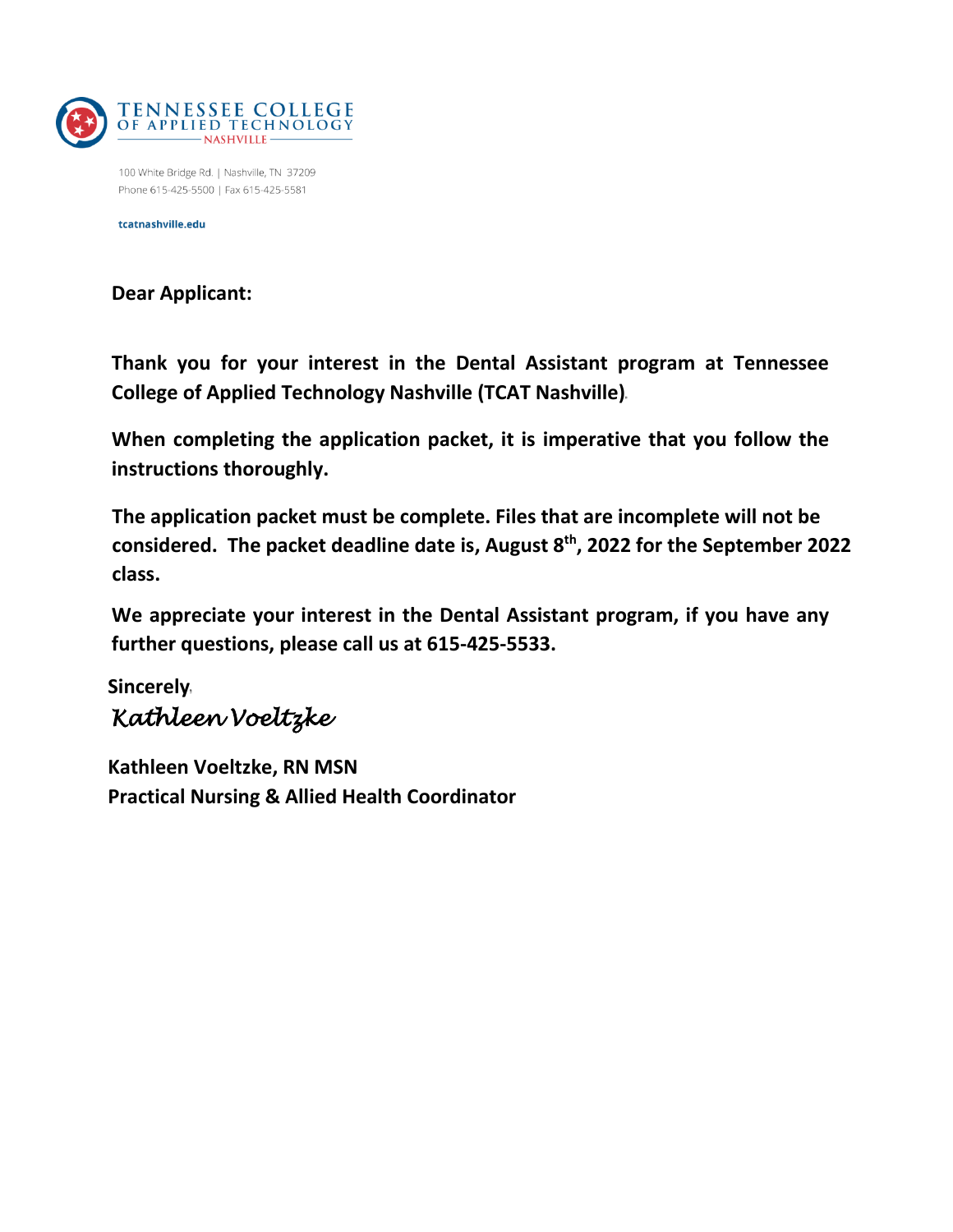

100 White Bridge Rd. | Nashville, TN 37209 Phone 615-425-5500 | Fax 615-425-5581

tcatnashville.edu

#### **TCAT Nashville Dental Assisting Program**

#### **About the Program:**

**The Dental Assisting program is a one-year commitment, broken up into 3 trimesters totaling 1296 instructional hours. The instructors strive to take a more modern approach to dental assisting. This means keeping all procedures and materials they teach relevant to what is being used by Nashville area providers.** 

**Our students complete their applications for registration with the Board of Dentistry in the second trimester and have received their RDA by the time they start their clinical externships. The students are required to complete 40+ observation hours in the first two trimesters. They are encouraged to visit each specialty and general dentists to determine what type of dentistry they may be interested in pursuing. In the 3rd trimester, the students are required to complete 300 hours of chairside clinical time where they can put into practice the things, they have worked so hard to learn.** 

**Upon completion of this program, the RDA will have certification in Radiology, Nitrous Oxide Monitoring and Coronal Polishing. They also have the option to have the Sealant Certification, but that is optional for our students. We take pride in providing our area with high-quality, fully loaded and knowledgeable dental assistants.**

#### **About Our Instructors:**

**Crystal Hunter, RDH, RDA and Lexy Baker, RDA bring a combined 31 years of dental experience to the classroom at TCAT Nashville.** 

**Mrs. Hunter got her start in the dental field in 2006, assisting in general dentistry before moving to orthodontics and eventually going back to school to become a hygienist, she received her Bachelor of Science degree in 2013.** 

**Mrs. Baker has spent 15 years working chairside in general dentistry where she has experienced the change and growth of the dental industry.** 

**Both instructors have worked in corporate and private practices before making the switch to teaching. They continue to work in the dental office every Friday and every other chance they get! The instructors are passionate about dentistry and understand the need for well-qualified, competent, and self-driven dental assistants in the Nashville area.**

**If you are interested in partnering with TCAT Nashville to host an observation or clinical student, we would love to schedule a time to meet with you!**

| Crystal Hunter, RDH, RDA         | Lexy Baker, RDA              |  |  |
|----------------------------------|------------------------------|--|--|
| 615-708-1716                     | 615-414-2659                 |  |  |
| Crystal.hunter@tcatnashville.edu | Lexy.baker@tcatnashville.edu |  |  |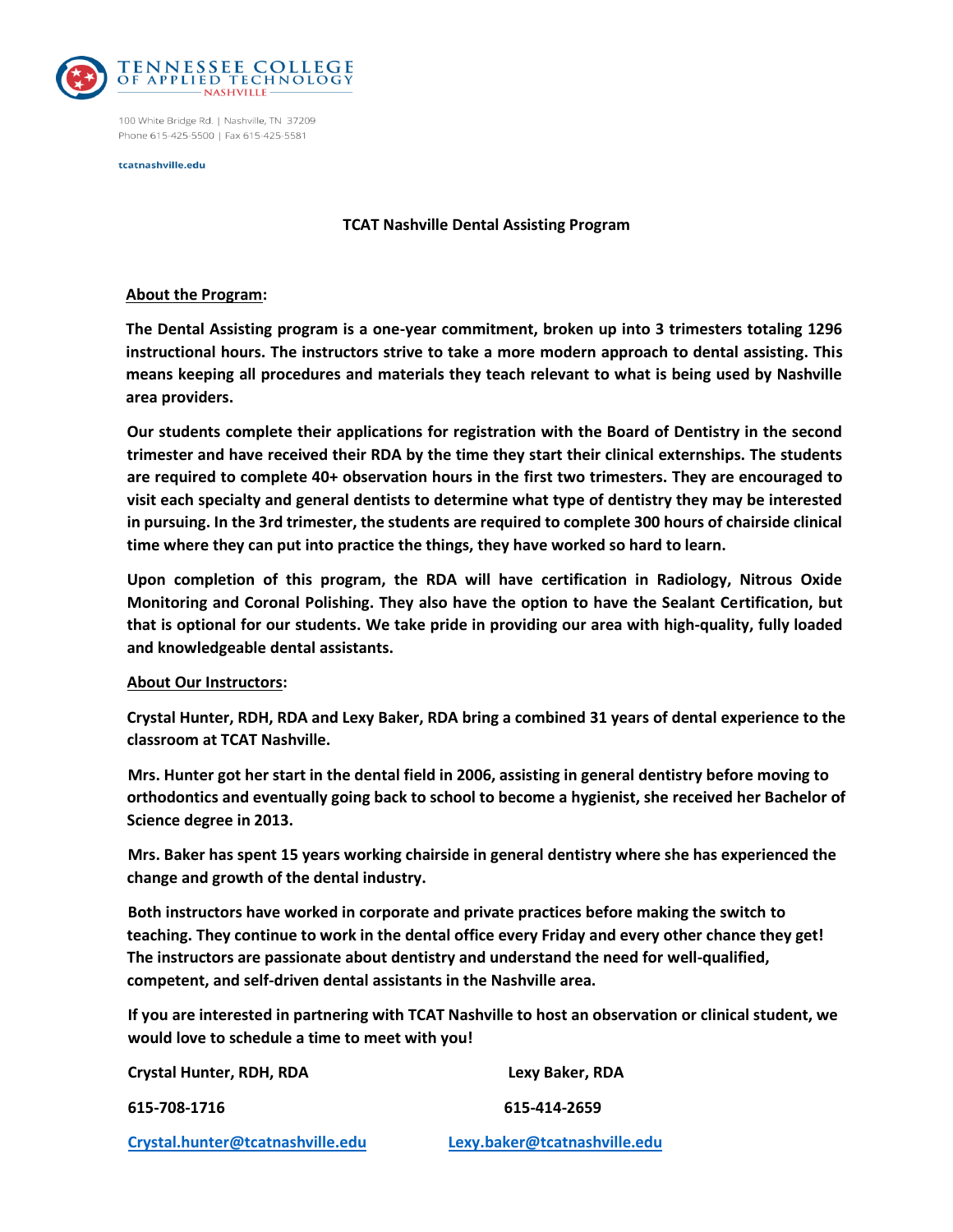# Dental Assistant Applicant Admission Checklist

- 1. Complete on-line application to the school.
	- 1. [http://tcatnashville.edu](http://tcatnashville.edu/)
- 2. Attend Mandatory Information Session
	- 1. June 2<sup>nd</sup>, 2022 8 am-12 pm TCAT Nashville Campus Building 5 Room 513
	- 2. July 14<sup>th</sup>, 2022 8 am-12 pm TCAT Nashville Campus Building 5 Room 513
	- 3. August 4<sup>th</sup>, 2022 8 am-12 pm TCAT Nashville Campus Building 5 Room 513
- 3. Please submit a copy of your Driver's License or Valid Photo ID and Proof of Education:

Submit one of the following:

- o High School Transcript or HS Diploma
- o College Transcript
- o GED Certificate/Scores
- To: TCAT Nashville C/O Vicky Myatt 100 Whitebridge Rd. Nashville, TN 37209 or Email: [Vicky.myatt@tcatnashville.edu](mailto:Vicky.myatt@tcatnashville.edu)
- 2. Dental Assisting Packet
	- o Online forms**: <https://form.jotform.com/221384822708155>**
	- o Complete 2 Dentalcare.com assignments
	- o Complete 4 hours of dental office observation
	- o **We strongly encourage applicants to complete 4 hours of dental office observation. If you cannot find an office, you may write a one-page essay explaining "What is a Dental Assistant?" to replace this requirement.**
- 5. The Dental Assisting Program is highly competitive, and only a select number of students are enrolled each year. To qualify, an applicant must meet the minimum requirements of an ACT score of 17 within the past two years OR Work Keys scores of Math level 3 and Reading level 4 within the past two years.

**However, this does not guarantee admissions**

**Our Dental Assisting Class will be selected from the highest scores on the above-mentioned test.**

Contact the TCAT Nashville Testing Center for more information on how to schedule the WorkKeys Test.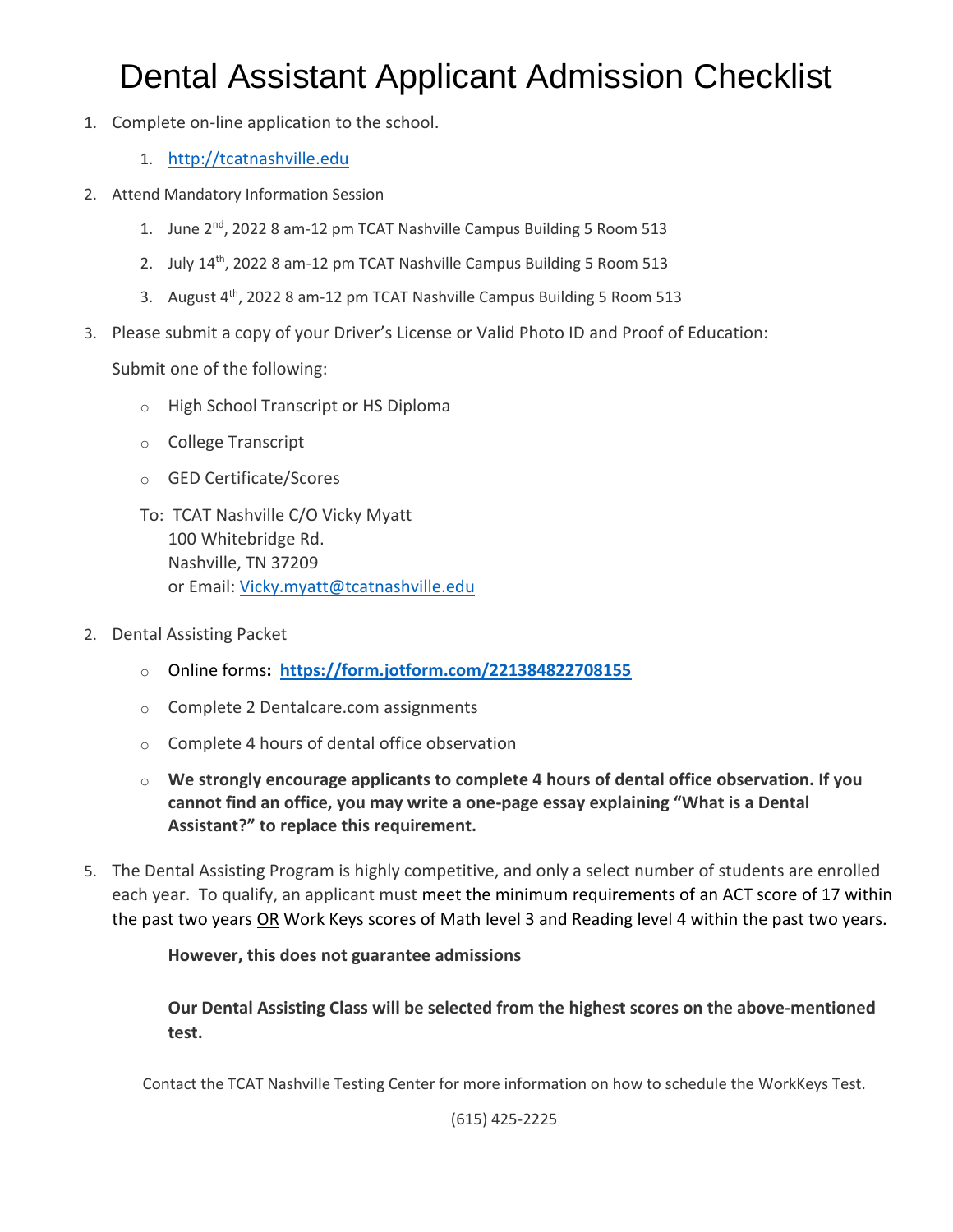- 6. Provide current CPR card certification from American Heart Association in BLS for Healthcare Providers which covers basic life support in infant, child, adult, choking and AED.
- 7. Please Complete financial aid info, you will need to complete an on-line application @ www.fafsa.ed.gov. Our school code is 013968. It takes approximately 7-10 days for your financial aid application to be processed, so it is important that you complete this process in a timely manner to have funds available at registration. You will need to complete the 2022-2023 Financial Aid. You can contact Mark Voeltzke at mark.voeltzke@tcatnashville.edu with questions on financial aid.

**\*\*Upon entrance into the dental assisting program, the student will be exposed to bloodborne pathogens and/or infectious material. The program follows and instructs the students in all OSHA/CDC recommendations for infection control.**

**\*\*Students are subject to drug screening, criminal background checks, and more stringent vaccination requirements based upon clinical affiliation agreements**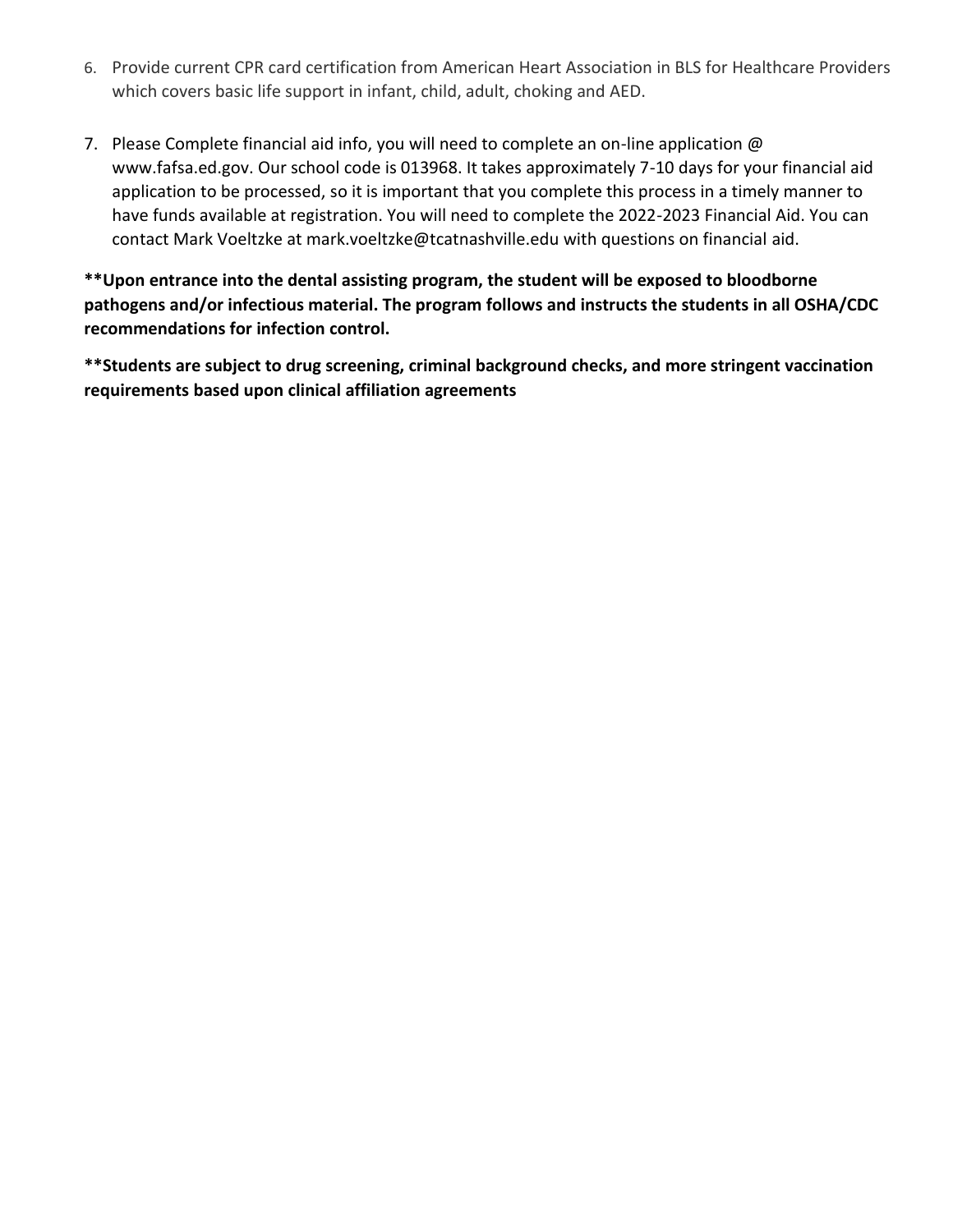**These assignments are pertaining to the dental field and are at no cost to you. You should complete 2 of the following assignment for admission into the Dental Assisting program.** 

### **[WWW.DENTALCARE.COM](http://www.dentalcare.com/)**

### **Create an account.**



**Selected "Student/Resident" when creating your personal account.** 

**Area of study select General**

**School- Type "O" and pick other and then type "TCAT Nashville".**

**We do not have an Oral B Representative.** 

| A https://www.dentalcare.com/en-us/useraccount/registration |                                                                                                                                | □ ☆ |
|-------------------------------------------------------------|--------------------------------------------------------------------------------------------------------------------------------|-----|
| City <sup>*</sup>                                           |                                                                                                                                |     |
| State <sup>*</sup>                                          |                                                                                                                                |     |
| Select                                                      |                                                                                                                                |     |
| Zip / Postal Code"                                          |                                                                                                                                |     |
| Country*                                                    |                                                                                                                                |     |
| Select                                                      |                                                                                                                                |     |
| Phone Number*                                               |                                                                                                                                |     |
| Tam at                                                      |                                                                                                                                |     |
| Select                                                      | $\overline{\times}$                                                                                                            |     |
| Select                                                      |                                                                                                                                |     |
| Educator                                                    |                                                                                                                                |     |
| Student/Resident                                            | ion, and the success of our business depends on it. P&G is committed to maintaining your trust by protecting<br>sur consumers. |     |
| K12 Educator/Leader                                         |                                                                                                                                |     |
| P&G Employee/Partner/Other                                  | icacement.                                                                                                                     |     |
| Dental Professional And Support Staff                       |                                                                                                                                |     |
| Professional Association                                    | <b>SUBMIT REGISTRATION</b>                                                                                                     |     |

**Once you have completed your account, go to the top left corner under the drop-down menu "Professional Education" select your "courses & activities"**

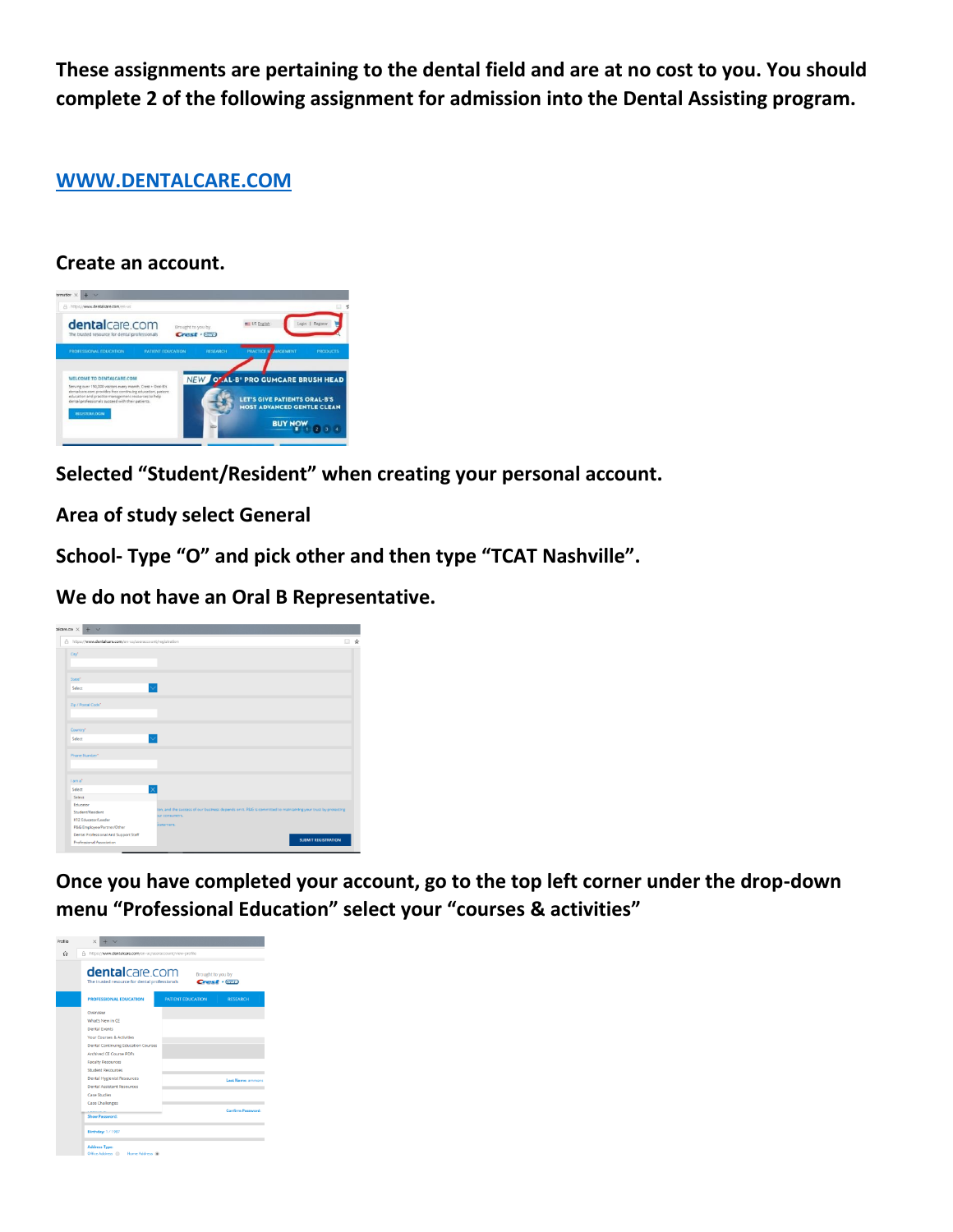### **Find the box to type your "assignment number"**

| tivitie ×<br>$+$<br>$\vee$                                             |                                                                |                             |                    |                                                                      |                   |       |                    |   |
|------------------------------------------------------------------------|----------------------------------------------------------------|-----------------------------|--------------------|----------------------------------------------------------------------|-------------------|-------|--------------------|---|
| https://www.dentalcare.com/en-us/professional-education/dashboard<br>Α |                                                                |                             |                    |                                                                      |                   |       | ш                  | ☆ |
| <b>DENTAL ASSISTANT</b>                                                | <b>COURSES IN PROGRESS</b>                                     |                             |                    |                                                                      |                   |       |                    |   |
| <b>RESOURCES</b>                                                       | Course No.                                                     | Assignment No. <sup>3</sup> | <b>Course Name</b> | <b>CE Credits</b>                                                    | <b>Date Saved</b> |       | <b>Action</b>      |   |
| <b>CASE STUDIES</b>                                                    | No records available.                                          |                             |                    |                                                                      |                   |       |                    |   |
| <b>CASE CHALLENGES</b>                                                 |                                                                |                             |                    |                                                                      |                   |       |                    |   |
| FIND YOUR FIT - P&G CAREERS                                            | <b>COURSES SUBMITTED</b>                                       |                             |                    |                                                                      |                   |       |                    |   |
|                                                                        | Course No.                                                     | Assignment No. <sup>6</sup> | <b>Course Name</b> | <b>CE Credits</b>                                                    | <b>Completed</b>  | Score | <b>Certificate</b> |   |
|                                                                        | No records available.                                          |                             |                    |                                                                      |                   |       |                    |   |
|                                                                        |                                                                |                             |                    |                                                                      |                   |       |                    |   |
|                                                                        |                                                                |                             |                    |                                                                      |                   |       |                    |   |
|                                                                        | <b>REQUIREMENTS BY STATE</b>                                   |                             |                    | <b>FIND A COURSE</b>                                                 |                   |       |                    |   |
|                                                                        | Select a state to determine how many credit hours you<br>need. |                             |                    | Select a topic or enter an assignment number to find a<br>CE course. |                   |       |                    |   |
|                                                                        | <b>Select State</b>                                            |                             |                    | <b>Select Topic</b>                                                  |                   |       |                    |   |
|                                                                        |                                                                |                             |                    | or Enter Assignment Number                                           |                   |       |                    |   |
|                                                                        |                                                                |                             |                    |                                                                      |                   |       |                    |   |
|                                                                        |                                                                |                             | GO                 |                                                                      |                   | Clear | GO                 |   |
|                                                                        |                                                                |                             |                    |                                                                      |                   |       |                    |   |

**Complete the assignment by passing the test with an 80% and submit it. The score will be sent to the school. Be sure to keep record of completed assignments.** 

**Assignment numbers:**

**163729**

**163730**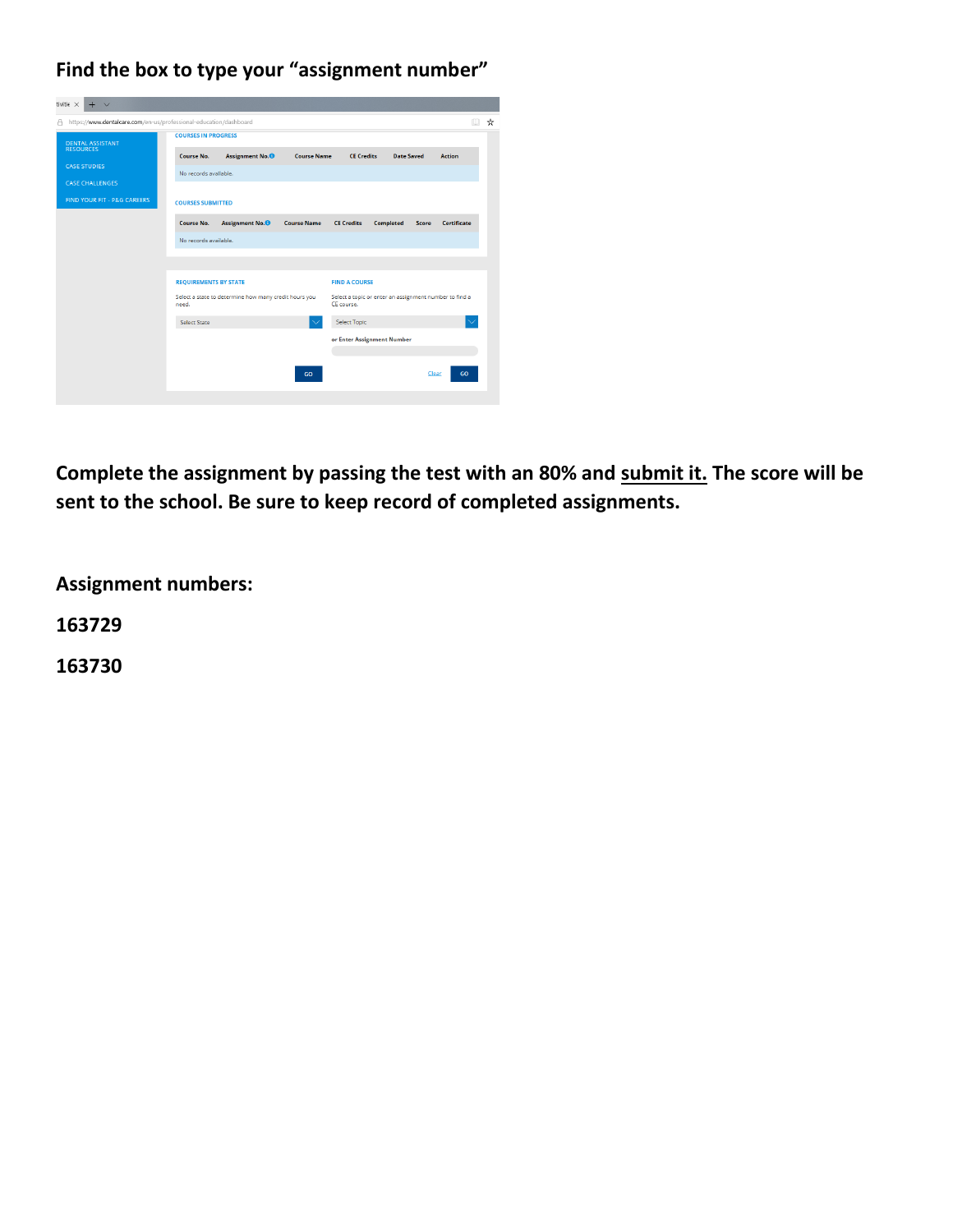

100 White Bridge Rd. | Nashville, TN 37209 Phone 615-425-5500 | Fax 615-425-5581

tcatnashville.edu

### **DENTAL OFFICE OBSERVATION FORM**

| <b>Dental Assisting Applicant's Name:</b>                                                                  |  |
|------------------------------------------------------------------------------------------------------------|--|
| <b>Dental Office Name:</b>                                                                                 |  |
| <b>Dental Office Address:</b>                                                                              |  |
| Dental Assistant with whom applicant is observing:                                                         |  |
|                                                                                                            |  |
| Time applicant left office for the dental office: ______________________________                           |  |
| Brief description of applicant's initiative, interest, professional behavior, and professional appearance: |  |
|                                                                                                            |  |
| Name of person completing form:                                                                            |  |
| Title of person completing form:                                                                           |  |
| <b>Signature of person completing form:</b>                                                                |  |
| **** DENTAL OFFICE INSTRUCTIONS*****                                                                       |  |

**Please return to TCAT Nashville.** 

**Do not give back to potential student.** 

**Please return by E-mail to crystal.hunter@tcatnashville.edu**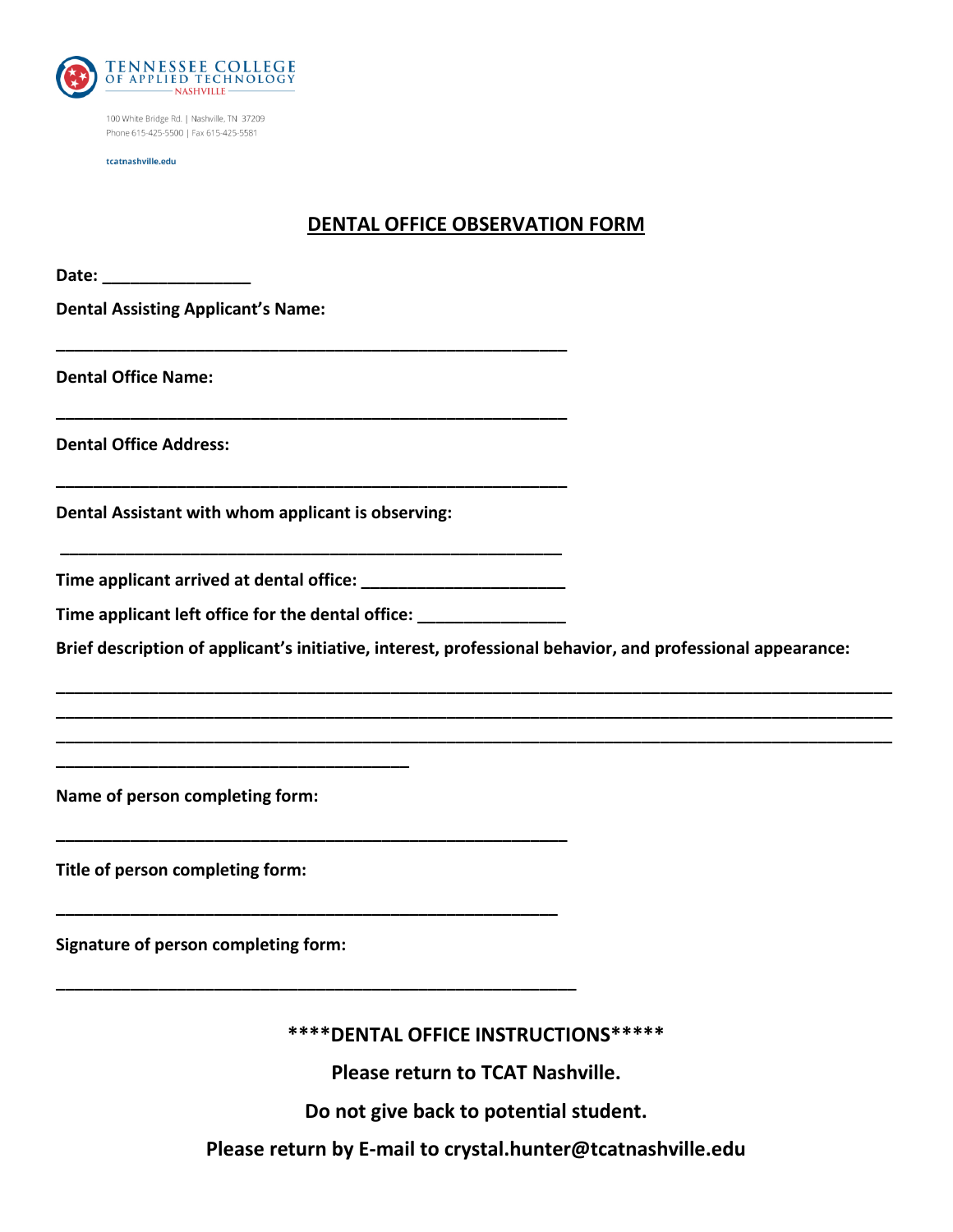You also have the option to write a one-page essay explaining "What is a Dental Assistant?". Due to the pandemic, it may be difficult for you to visit a site for observation. Either one will be accepted.

"What is a Dental Assistant?"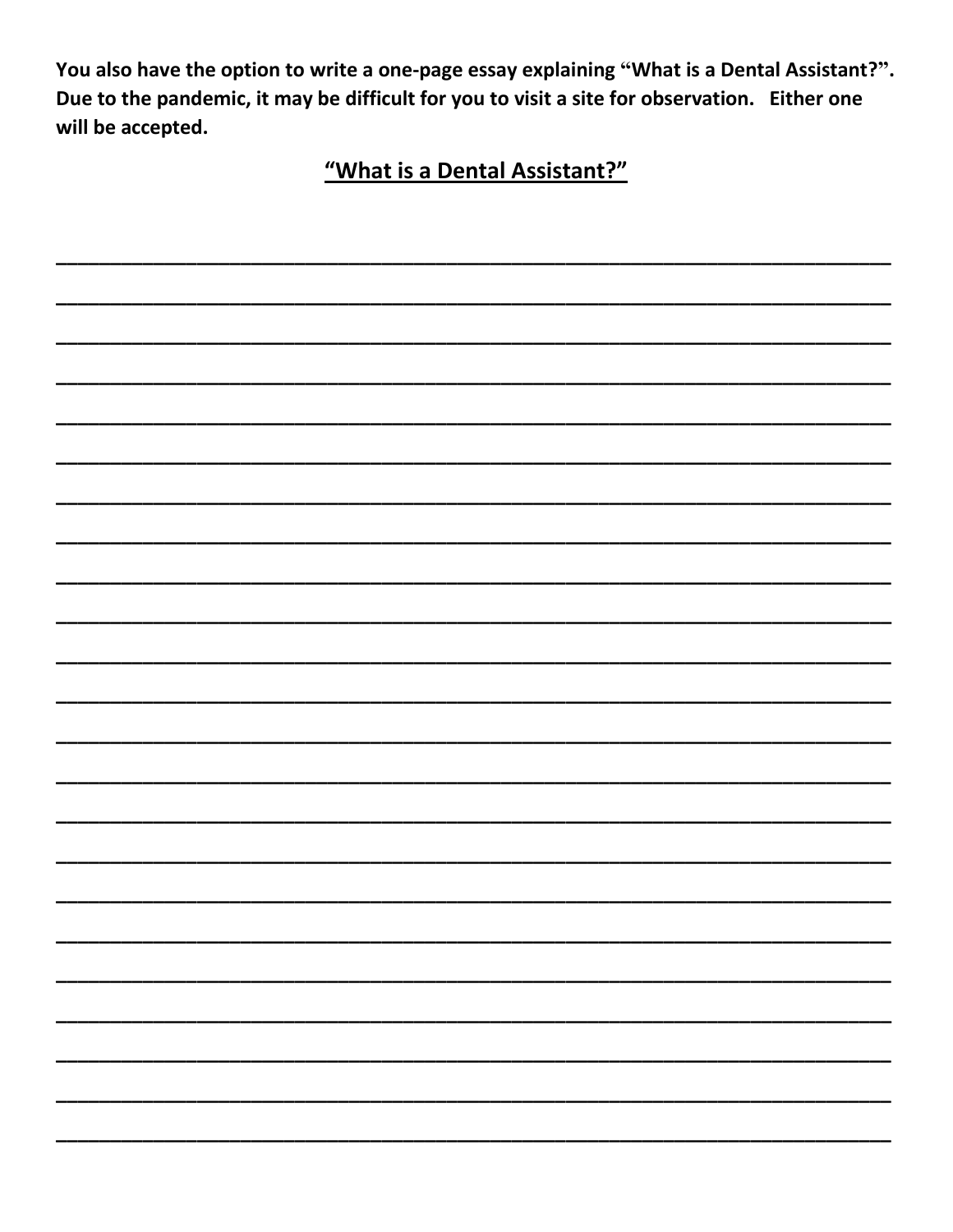**Upon acceptance, you will need to have your textbooks and scrubs for the first day of class. Please see the below cost sheet for approximate cost.**

# **DENTAL ASSISTING PROGRAM 2020-2021**

## **Expense Sheet (Fees are subject to change) 1296 hours**

## **First Term**

| Tuition                     | \$1,312.00                          | Due at registration                            |
|-----------------------------|-------------------------------------|------------------------------------------------|
| <b>Books</b>                | \$350.00 (approximate)              | Due at registration                            |
| Liability Insurance         | \$15.00 (non-refundable)            | Due at registration                            |
| Student Kit                 | \$375.00 (approx.) (non-refundable) | Due prior to end of 1 <sup>st</sup> Trimester. |
| Classroom Uniforms &        | \$175.00 (approximate)              | Due prior to first day of class                |
| <b>White Clinical Shoes</b> |                                     |                                                |
| <b>CPR Certification</b>    | \$90.00 (non-refundable)            | Due prior to 1st trimester                     |
| 1st and 2nd Hep B Vaccine   | \$120.00 (approximate)              | Due prior to end of 1st trimester              |
| Total                       | \$2,356.00                          |                                                |

## **Second Term**

| <b>Tuition</b>                  | \$1,312.00            | Due at registration                           |
|---------------------------------|-----------------------|-----------------------------------------------|
| 3rd Hep B Vaccine               | \$60.00 (approximate) | Due prior to end of 2 <sup>nd</sup> trimester |
| <b>Background Check for TBD</b> | \$48.00               | Will be notified of due date                  |
| Photo for TBD application       | \$25.00               | Will be notified of due date                  |
| State Registration Fee - TBD    | \$40.00               | Will be notified of due date                  |
| Total                           | \$1,479.00            |                                               |

## **Third Term**

| Tuition                                  | \$1,312.00             | Due at registration          |
|------------------------------------------|------------------------|------------------------------|
| Nitrous Oxide Class Fee                  | \$50.00 (approximate)  | Will be notified of due date |
| State Coronal Polishing fee - TBD        | \$15.00                | Will be notified of due date |
| State Nitrous Oxide Monitoring fee - TBD | \$15.00                | Will be notified of due date |
| Radiology Class Fee                      | \$120.00 (approximate) | Will be notified of due date |
| State Radiology Fee-TBD                  | \$15.00                | Will be notified of due date |
| Total                                    | \$1,521.00             |                              |

### \$5,449.00

Updated 8/2021